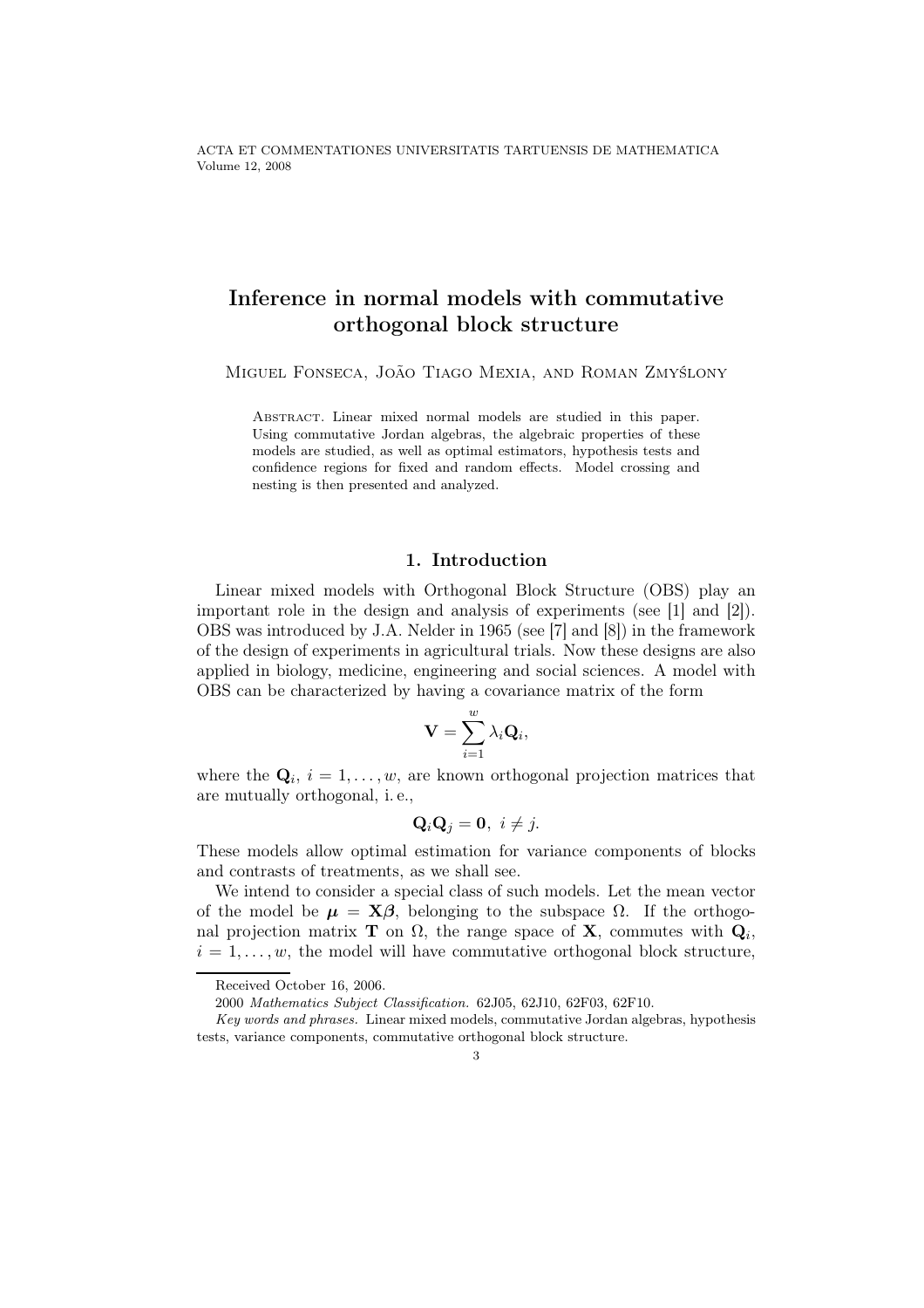COBS. Then  $T$  and  $V$  will commute and the least squares estimators, LSE, will give the best linear unbiased estimators, BLUE, for estimable vectors  $(see [5]).$ 

We start by studying the algebraic structure of models with COBS using commutative Jordan algebras, CJA. Next we show how, crossing and nesting models with COBS, we obtain models with COBS. Finally, assuming normality we use our results to examine inference problems.

## 2. Algebraic structure

2.1. Commutative Jordan algebras. Commutative Jordan Algebras (CJA) are linear spaces constituted by symmetric matrices that commute and contain the squares of their elements. It was shown in [10] that any CJA has one and only one basis constituted by orthogonal projection matrices that are pairwise orthogonal. This basis is called the principal basis:  $pb(\mathscr{A}) = Q = \{Q_1, \ldots, Q_w\}.$  These algebras have been widely used in the study of classes of models, for instance see [4], [12] and [11].

Let  $\mathscr{A}(\mathbf{K})$  be the family of all symmetric matrices diagonalized by an orthogonal matrix **K**. It is easy to see that  $\mathscr{A}(\mathbf{K})$  is a CJA. Moreover, the symmetric matrices  $\mathbf{G}_1, \ldots, \mathbf{G}_m$  commute if and only if (see [9], p. 157) they are diagonalized by the same matrix **K**, thus belonging to  $\mathscr{A}(\mathbf{K})$ . The intersection of CJA is still a CJA, so, if the  $\mathbf{G}_1, \ldots, \mathbf{G}_m$  commute, the intersection of all CJA containing  $G = {\mathbf{G}_1, \ldots, \mathbf{G}_m}$  will be a CJA containing G. This minimal CJA  $\mathscr{A}(G)$  that contains G is called the CJA generated by G.

When G is contained in  $\mathscr{A}(\mathbf{K})$ , the column vectors  $\alpha_1, \ldots, \alpha_n$  of **K** are the eigenvectors of the matrices  $\mathbf{G}_1, \ldots, \mathbf{G}_n$ . We now define the equivalence relation in  $\{\boldsymbol{\alpha}_1,\ldots,\boldsymbol{\alpha}_n\}$  writing  $\boldsymbol{\alpha}_i\tau\boldsymbol{\alpha}_l$  when

$$
\alpha'_j \mathbf{G}_k \alpha_j = \alpha'_l \mathbf{G}_k \alpha_l; \ k = 1, \ldots, m.
$$

The equivalence classes may be of two types. A  $\tau$  equivalence class is of first type if for at least one of the matrices in G its vectors do not have null eigenvalue. Otherwise we have a second type  $\tau$  equivalence class. Whilst there are always first type  $\tau$  equivalence classes, there exists at most one second type  $\tau$  equivalence class. Let  $\mathcal{C}_1, \ldots \mathcal{C}_w$  be the sets of indexes of the vectors in the first type equivalence classes and  $\mathcal{C}_{w+1}$  the set of indexes of the second type equivalence class. If there is no second type  $\tau$  equivalence class we will have  $\mathcal{C}_{w+1} = \emptyset$ . Let

$$
\mathbf{Q}_j = \sum_{i \in C_j} \alpha_i \alpha'_i; \ j = 1, \ldots, w + 1.
$$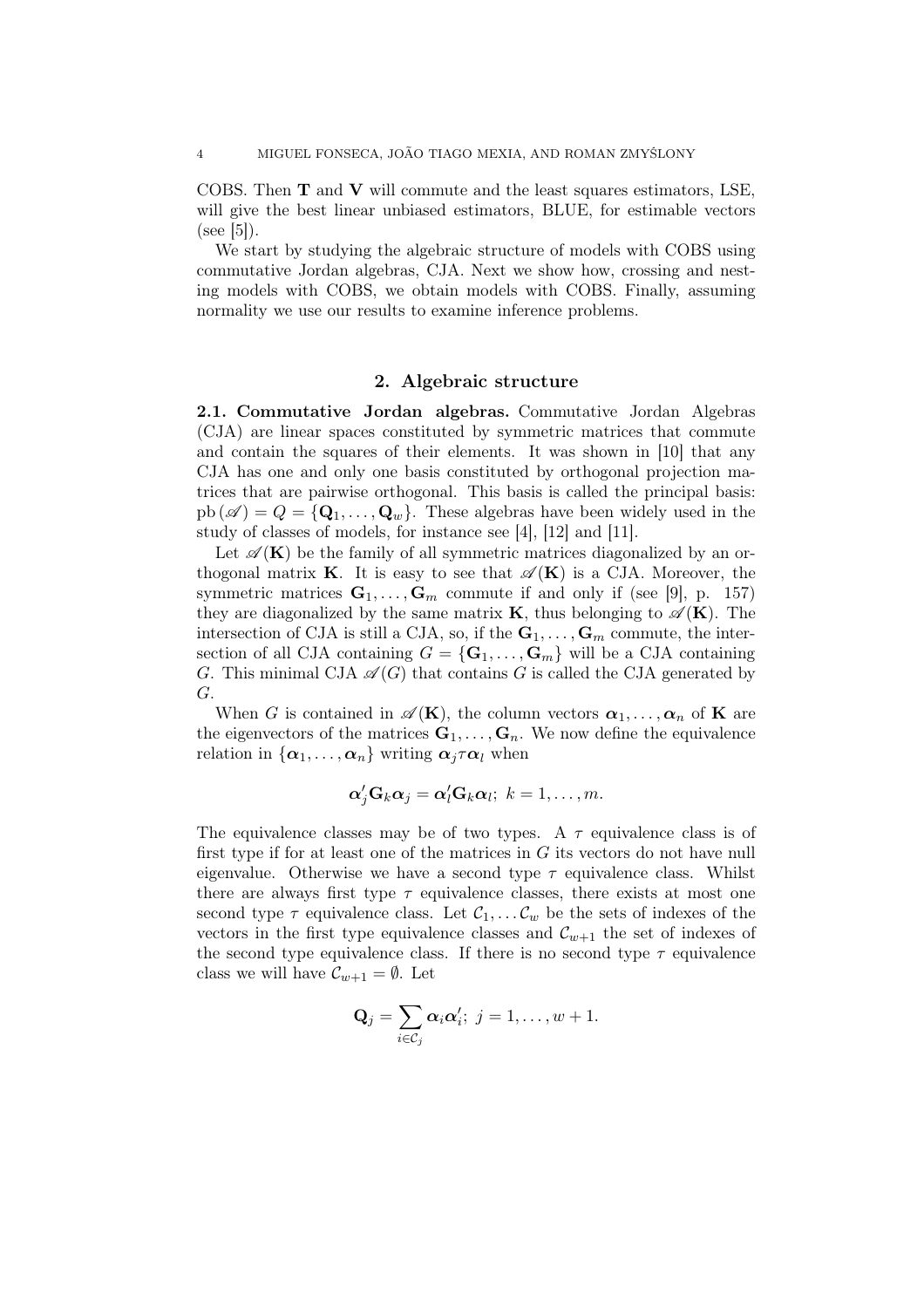Put  $Q = {\mathbf{Q}_1, \ldots, \mathbf{Q}_w}$  and, if  $\mathcal{C}_{w+1} \neq \emptyset$ ,  $Q_+ = {\mathbf{Q}_1, \ldots, \mathbf{Q}_w, \mathbf{Q}_{w+1}}$ . Q and  $Q_{+}$  will be the families of orthogonal projection matrices, pairwise orthogonal. Thus Q and, if  $\mathcal{C}_{w+1} \neq \emptyset$ ,  $Q_+$  will be the principal basis of the CJA  $\mathscr{A}(Q)$  and  $\mathscr{A}(Q_+)$ , respectively. We now establish

Proposition 1.  $\mathscr{A}(G) = \mathscr{A}(Q)$ .

*Proof.* Let  $\gamma_{kj}$  be the eigenvalues of  $\mathbf{G}_k$ , with  $k = 1, \ldots, m$ . For the eigenvectors corresponding to the sets  $\mathcal{C}_j$ ,  $j = 1, \ldots, w$ , we have  $\mathbf{G}_k = \sum_{j=1}^w \gamma_{kj} \mathbf{Q}_j$ in  $G \subseteq \mathcal{A}(Q)$  and so  $\mathcal{A}(G) \subseteq \mathcal{A}(Q)$ .

Let now pb  $(\mathscr{A}(G)) = L = {\mathbf{L}_1, \ldots, \mathbf{L}_s}$ . Since  $\mathscr{A}(G) \subseteq \mathscr{A}(Q)$ , we have  $L \subseteq \mathscr{A}(Q)$ , and so

$$
\mathbf{L}_u = \sum_{v=1}^w c_{uv} \mathbf{Q}_v; \ u = 1, \ldots, s.
$$

Since  $\mathbf{L}_u, u = 1, \ldots, s$ , and  $\mathbf{Q}_v, v = 1, \ldots, w$ , are idempotent and pairwise orthogonal,  $c_{uv} = 0$  or  $c_{uv} = 1$ . The sets

$$
\mathcal{D}_u = \{v : c_{uv} = 1\}; \ u = 1, \dots, s,
$$

are singletons since, if  $v_1 \neq v_2$  belong to  $\mathcal{D}_u$ , the eigenvalues of the matrices  $\mathbf{G}_1, \ldots, \mathbf{G}_n$  with indexes in  $\mathcal{C}_{v_1} \cup \mathcal{C}_{v_2}$  have to be equal, which is impossible since  $\mathcal{C}_{v_1}$  and  $\mathcal{C}_{v_2}$  belong to distinct  $\tau$  equivalence classes. Thus  $s = w$  since for every  $v = 1, \ldots, w$  there must be a u such that  $c_{uv} = 1$ , otherwise the corresponding  $\tau$  equivalence class would not be of the first type.

The eigenindex of a family  $M = \{M_1, \ldots, M_l\}$  of symmetric matrices that commute is the number of first type  $\tau$  equivalence classes defined for the eigenvectors of the matrices in M. This index is the dimension of  $\mathscr{A}(M)$ . We now establish

**Proposition 2.** The family  $M = \{M_1, \ldots, M_l\}$  of symmetric matrices that commute is a basis for  $\mathscr{A}(M)$  if and only if it has eigenindex l and if its matrices are linearly independent.

*Proof.* The condition is necessary since  $dim(\mathscr{A}(M))$ , the dimension of  $\mathscr{A}(M)$ , equals the eigenidex of  $\mathscr{A}(M)$ . To establish sufficiency we represent the principal basis of  $\mathscr{A}(M)$  by  $\{Q_1, \ldots, Q_l\}$ . Then  $M_i = \sum_{j=1}^l b_{i,j} Q_j$ ,  $i = 1, \ldots, l$ . Since  $\sum_{i=1}^{l} c_i \mathbf{M}_i = \sum_{j=1}^{l} \sum_{i=1}^{l} b_{i,j} c_i \mathbf{Q}_j$ , and  $\mathbf{M}_1, \ldots, \mathbf{M}_l$  are linearly independent,  $\mathbf{B} = [b_{i,j}]$  and  $\mathbf{B}'$  will be non-singular. Then the matrices  $\mathbf{Q}_1, \ldots, \mathbf{Q}_l$  are linear combinations of the  $\mathbf{M}_1, \ldots, \mathbf{M}_l$  and the proof is  $\Box$ complete.  $\Box$ 

The arguments used in this proof show that an orthogonal projection matrix belonging to a CJA is the sum of all or part of the matrices in the principal basis. It is also easy to see that the rank of  $Q$  is the sum of the ranks of those matrices. Thus if  $rank(Q) = 1$ , where  $rank(Q)$  denotes the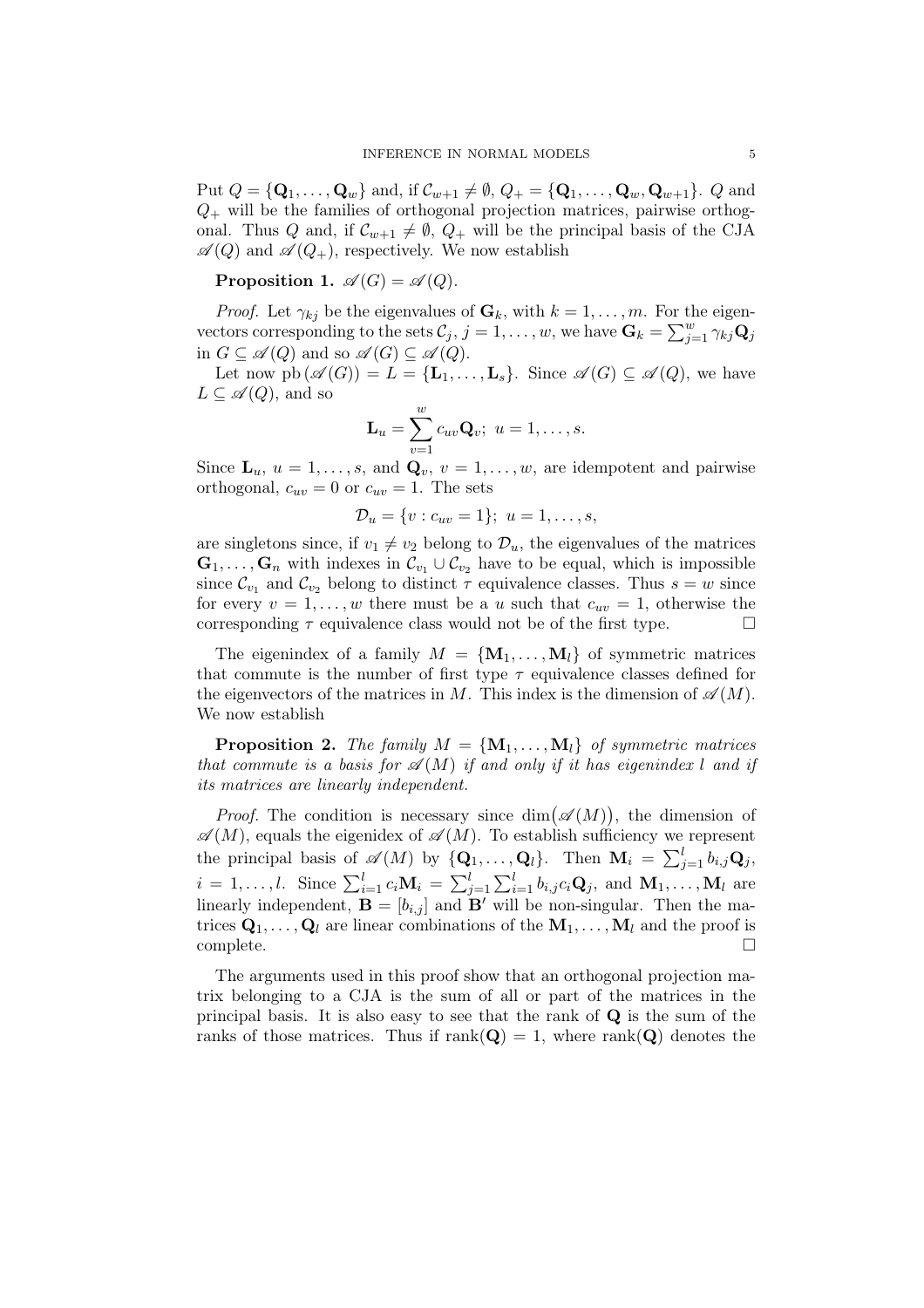rank of Q, it must belong to the principal basis. Now  $J_n = \frac{1}{n} \mathbf{1}_n' \mathbf{1}_n$ , where  $\mathbf{1}_n$  is a vector of ones, is an orthogonal projection matrix with rank one so it belongs to the principal basis of any CJA it belongs to. These CJA are said to be regular.

The unity **E** of a CJA will be the sum of the matrices of the principal basis. If  $\mathbf{E} = \mathbf{I}_n$  we say that the CJA is complete. If  $Q = \{Q_1, \ldots, Q_w\}$ is the principal basis of a non-complete CJA  $\mathscr{A}, Q_+ = {\bf{Q}_1, \ldots, Q_w, Q_{w+1}}$ with  $\mathbf{Q}_{w+1} = \mathbf{I}_n - \mathbf{E}$  will be the principal basis of a complete CJA  $\mathscr{A}_+$ . If there exists a second type  $\tau$  equivalence class,  $\mathcal{A}(G)$  will not be complete. Actually,  $\mathscr{A}(G)$  is complete if and only if there is no second type  $\tau$  equivalence class.

If M belongs to a CJA with principal basis  $Q = {\bf{Q}_1, \ldots, Q_w}$  we will have

$$
\mathbf{M} = \sum_{i=1}^{w} a_i \mathbf{Q}_i,
$$

and the ortogonal projection matrix  $T(M)$  on the range space of M, R(M), will be

$$
\mathbf{T}(\mathbf{M}) = \sum_{i \in \mathcal{C}(\mathbf{M})} \mathbf{Q}_i,
$$

where  $\mathcal{C}(\mathbf{M}) = \{i : a_i \neq 0\}$ . If **M** is non-singular,  $R(\mathbf{M}) = \mathbb{R}^n$  and  $\mathbf{T}(\mathbf{M}) =$  $I_n$ , so that if M belongs to a CJA it has to be complete. Vice-versa, if a CJA is complete, it contains  $I_n$ , which is non-singular. Thus, for a CJA to contain non-singular matrices, it is necessary and sufficient that it is complete.

Putting

$$
a_i^+ = \begin{cases} a_i^{-1} & a_i \neq 0 \\ 0 & a_i = 0 \end{cases}
$$

it is easy to check that the Moore-Penrose inverse of M will be

$$
\mathbf{M}^+ = \sum_{i=1}^w a_i^+ \mathbf{Q}_i.
$$

Namely, when  $M$  is non-singular we will have

$$
\mathbf{M}^{-1} = \sum_{i=1}^w a_i^{-1} \mathbf{Q}_i.
$$

Moreover, the  $a_i$  will be the eigenvalues of **M** with multiplicity  $g_i = \text{rank}(\mathbf{Q}_i)$ ,  $i = 1, \ldots, w$ . Thus, if **M** is non-singular,

$$
\det(\mathbf{M}) = \prod_{i=1}^{w} a_i^{g_i}.
$$

Pairs of complete CJA will be instrumental for the purpose of this research. Given a model with COBS we must first consider CJA  $\mathscr{A}(Q)$  with principal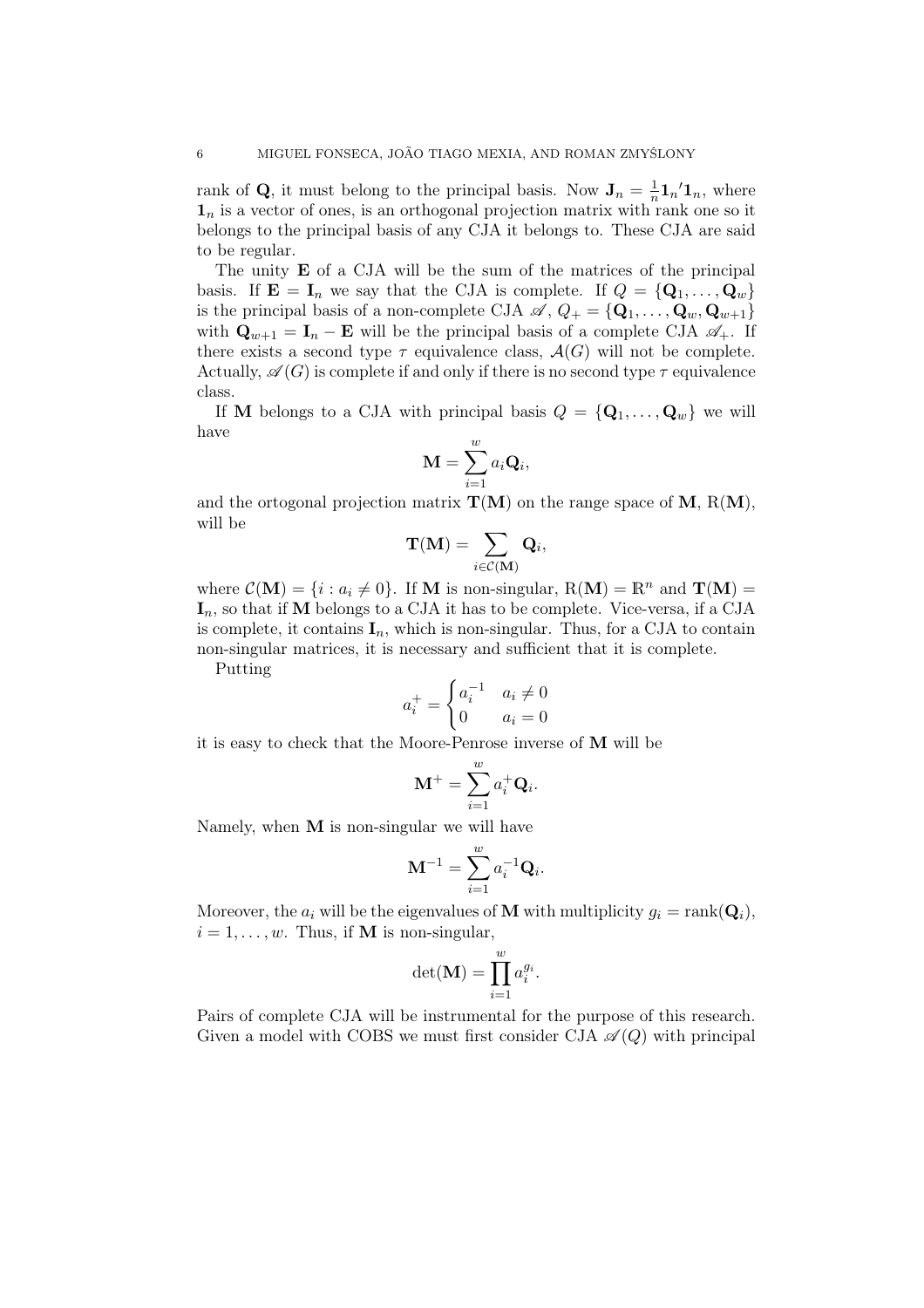basis  $Q = {\bf{Q}_1, ..., Q_w}$  to which V belongs to, and CJA  $\mathscr{A}(\mathbf{T})$ , with principal basis  $\{T, U\}$ , where  $U = I_n - T$ , the orthogonal projection matrix on the orthogonal complement of the mean vector space. We now establish

**Proposition 3.** If  $Q = \{Q_1, \ldots, Q_w\}$  and  $L = \{L_1, \ldots, L_s\}$  are the principal bases of complete CJA and all the matrices in both of these sets commute, the principal basis of  $\mathscr{A}(\mathscr{A}(Q) \cup \mathscr{A}(L))$  will be constituted by the non null products  $\mathbf{Q}_i \mathbf{L}_j$ ,  $i = 1, \ldots, w, j = 1, \ldots, s$ .

*Proof.* Since  $\mathbf{Q}_i \mathbf{L}_j = \mathbf{L}_j \mathbf{Q}_i$ , it is easy to check that these matrices are symmetric and idempotent. Thus, if non-null, they are orthogonal projection matrices, pairwise orthogonal, since

$$
\mathbf{Q}_{i_1}\mathbf{L}_{j_1}\mathbf{Q}_{i_2}\mathbf{L}_{j_2} = \mathbf{Q}_{i_1}\mathbf{L}_{j_1}\mathbf{L}_{j_2}\mathbf{Q}_{i_2} = \mathbf{0}_{n \times n}
$$

whenever  $i_1 \neq i_2$  or  $j_1 \neq j_2$ . Then the set of non-null matrices  $\mathbf{Q}_i \mathbf{L}_j$  will be the principal basis of a CJA  $\mathscr{A}_*$ . Now,  $\mathbf{Q}_i = \sum_{j=1}^s \mathbf{Q}_i \mathbf{L}_j$  so  $Q \subset \mathscr{A}_*$  and analogously  $L \subset \mathscr{A}_{*}$ . Consequently  $\mathscr{A}(Q) \cup \mathscr{A}(L) \subseteq \mathscr{A}_{*}$  and  $\mathscr{A}(\mathscr{A}(Q) \cup$  $\mathscr{A}(L)$ )  $\subseteq \mathscr{A}_{*}$ .

To establish the inverse inclusion we point out that  $Q \cup L \subset \mathscr{A}(\mathscr{A}(Q))$  $\mathscr{A}(L)$  so that, since any CJA contains the products of its matrices,  $\mathbf{Q}_i \mathbf{L}_j \in$  $\mathscr{A}(\mathscr{A}(Q)\cup\mathscr{A}(L)), i=1,\ldots,w, j=1,\ldots,s,$  it implies that  $\mathscr{A}_*\subseteq\mathscr{A}(\mathscr{A}(Q)\cup\mathscr{A}(L))$  $\mathscr{A}(L)$ . The contract of the contract of the contract of the contract of  $\Box$ 

**2.2.** Models. A COBS model encompasses two CJA:  $\mathcal{A}(Q)$  and  $\mathcal{A}(\mathbf{T})$ . The matrices in the principal basis of these CJA commute so their matrices will commute. Thus, according to Proposition 3, the principal basis of the CJA generated by  $\mathscr{A}(Q)$  and  $\mathscr{A}(\mathbf{T})$  will be constituted by the non-null matrices  $\mathbf{Q}_i \mathbf{T}$  and  $\mathbf{Q}_i \mathbf{U}$ ,  $i = 1, \ldots, w$ . We also see that

$$
\mathbf{T} = \sum_{i=1}^{w} \mathbf{Q}_i \mathbf{T},
$$

$$
\mathbf{U} = \sum_{i=1}^{w} \mathbf{Q}_i \mathbf{U}.
$$

Let us put

$$
\mathcal{D}_1 = \{i : \mathbf{Q}_i \mathbf{T} \neq \mathbf{0}_{n \times n}\},\
$$
  

$$
\mathcal{D}_2 = \{i : \mathbf{Q}_i \mathbf{U} \neq \mathbf{0}_{n \times n}\}.
$$

Since  $\mathbf{Q}_i \mathbf{T} + \mathbf{Q}_i \mathbf{U} = \mathbf{Q}_i$ ,  $i = 1, \dots, w$ , we have  $\mathcal{D}_1 \cup \mathcal{D}_2 = W = \{1, \dots, w\}$ . With  $k_l = #(\mathcal{D}_l), l = 1, 2$ , and  $k = #(\mathcal{D}_1 \cap \mathcal{D}_2)$ , where  $#(A)$  is the cardinality of the set A, we have

$$
k_1 + k_2 + k = n.
$$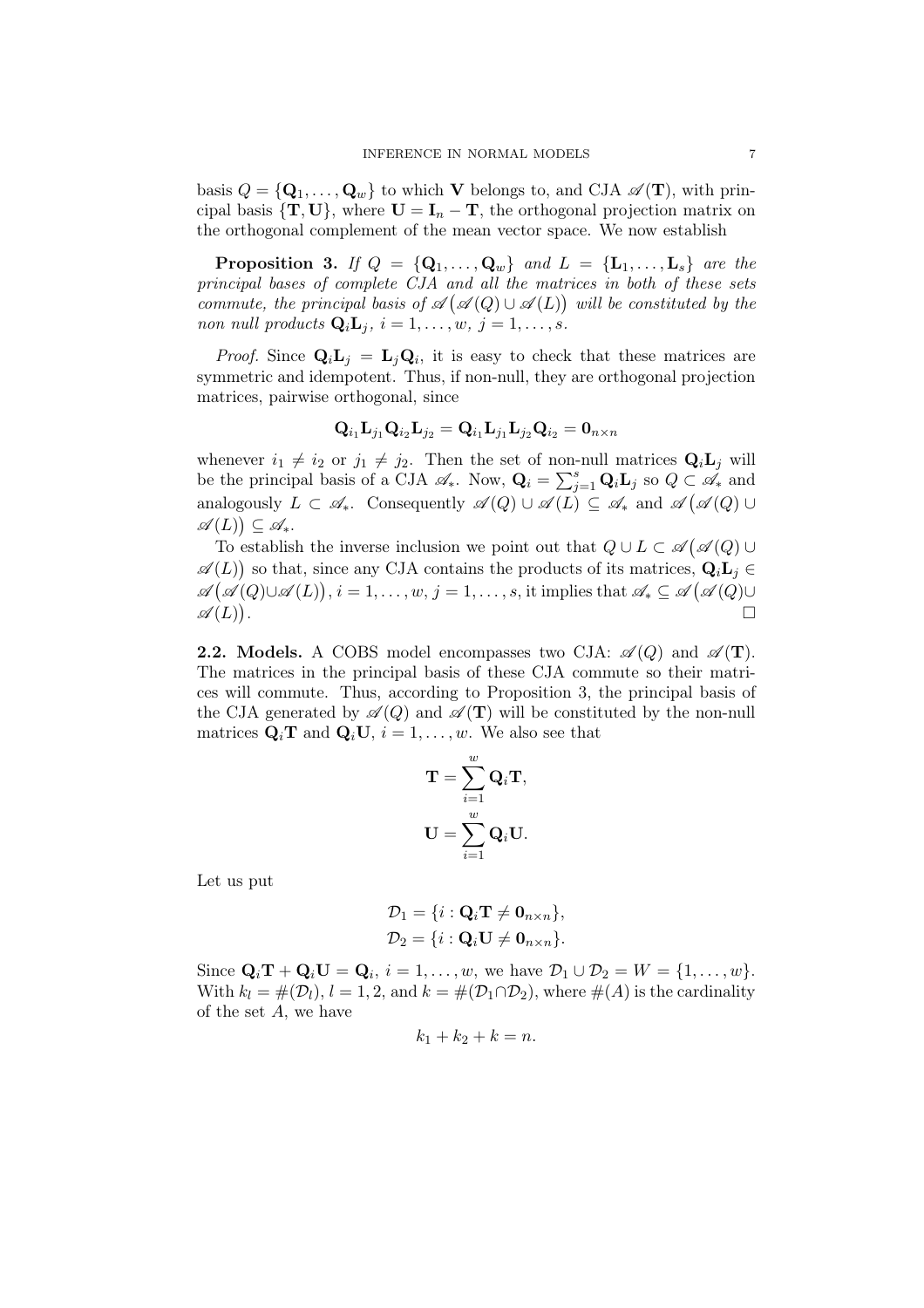Let us denote by  $\mathbf{P}_1, \ldots, \mathbf{P}_{k_1}$  the non-null matrices  $\mathbf{Q}_i \mathbf{T}$  and by  $\mathbf{P}_{k_1+1}, \ldots,$  $\mathbf{P}_{k_1+k_2}$  the non-null matrices  $\mathbf{Q}_i \mathbf{U}$ . Let the column vectors of  $\mathbf{A}_h$  constitute an orthonormal basis for  $\nabla_h = \mathcal{R}(\mathbf{P}_h)$ ,  $h = 1, \ldots, k_1 + k_2$ . Then

$$
\mathbf{P}_h = \mathbf{A}_h \mathbf{A}_h'; \ h = 1, \dots, k_1 + k_2.
$$

Further,

$$
\mathbf{T} = \sum_{i=1}^w \mathbf{Q}_i \mathbf{T} = \sum_{h=1}^{k_1} \mathbf{P}_h = \sum_{h=1}^{k_1} \mathbf{A}_h \mathbf{A}_h',
$$

thus,

$$
\boldsymbol{\mu} = \mathbf{T} \boldsymbol{\mu} = \sum_{h=1}^{k_1} \mathbf{A}_h \boldsymbol{\zeta}_h,
$$

with  $\zeta_h = \mathbf{A}'\boldsymbol{\mu}$ ,  $h = 1, \ldots, k_1 + k_2$ . We point out that

$$
\boldsymbol{\zeta}_h = \mathbb{E}[\boldsymbol{\eta}_h]; \ h = 1, \ldots, k_1 + k_2,
$$

where  $\boldsymbol{\eta}_h = \mathbf{A}_h' \mathbf{y}$ ,  $h = 1, \ldots, k_1 + k_2$ , and that  $\boldsymbol{\zeta}_h = \mathbf{0}$ ,  $h = 1, \ldots, k_1$ . Moreover,

$$
\mathbf{V}=\sum_{i=1}^w \sigma_i \mathbf{Q}_i=\sum_{h=1}^{k_1+k_2} \gamma_i \mathbf{P}_h=\sum_{h=1}^{k_1+k_2} \gamma_i \mathbf{A}_h \mathbf{A}_h',
$$

where  $\sigma_i = \gamma_h$  if either  $\mathbf{P}_h = \mathbf{A}'_h \mathbf{T}$  or  $\mathbf{P}_h = \mathbf{A}'_h \mathbf{U}$ ,  $h = 1, \ldots, k_1 + k_2$ . If the  $\eta_h$  have mean vectors  $\zeta_h$  and covariance matrices  $\gamma_i \mathbf{I}_{g_h}$  with  $g_h = \text{rank}(\mathbf{P}_h)$ ,  $h = 1, \ldots, k_1 + k_2$ , and are independent, then

$$
\mathbf{y} = \sum_{h=1}^{k_1+k_2} \mathbf{A}_h \boldsymbol{\zeta}_h
$$

will have mean vector  $\mu$  and covariance matrix **V**. This may be summarized into the following

Proposition 4. Whatever the orthogonal projection matrices pairwise orthogonal  $\mathbf{Q}_1, \ldots, \mathbf{Q}_w$  that commute with the orthogonal projection matrix  $\mathbf{T}$ , there is a model with COBS

$$
\mathbf{y} = \sum_{h=1}^{k_1+k_2} \mathbf{A}_h \boldsymbol{\zeta}_h
$$

with covariance matrix

$$
\mathbf{V}=\sum_{i=1}^w \sigma_i \mathbf{Q}_i
$$

and a mean vector  $\mu$  that spans  $\Omega = R(T)$ .

Remark. Since  $V$  has to be positive semi-definite, the variance components  $\sigma_1, \ldots, \sigma_w$  cannot be negative. If we require V to be positive definite we must have  $\sigma_i > 0$ ,  $i = 1, \ldots, w$ .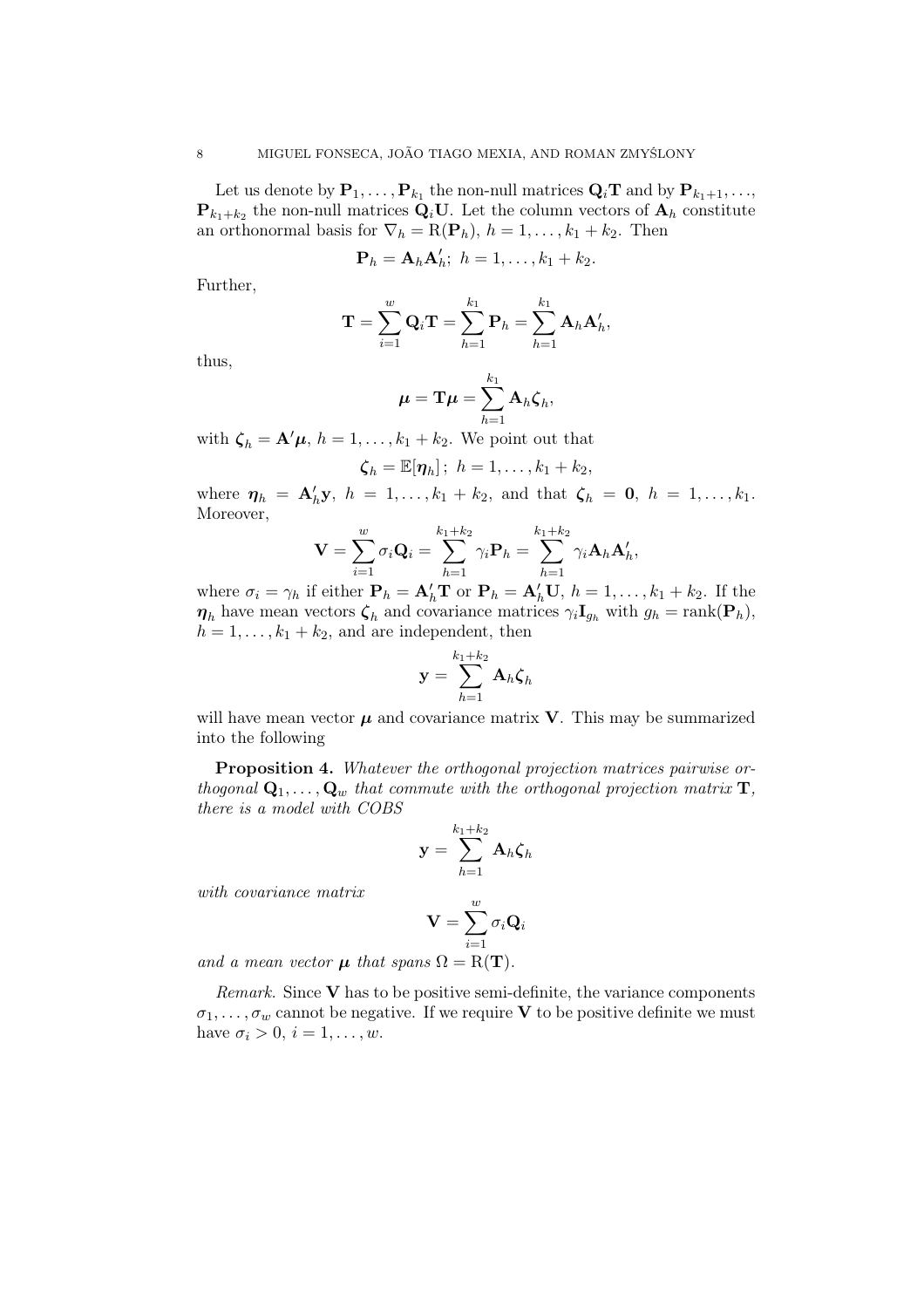Corollary 1. There is a normal model with COBS whose mean vector spans  $\Omega$  and has covariance matrix **V** whenever the conditions of Proposition 4 are met.

*Proof.* It suffices to require the  $\eta_h$ ,  $h = 1, \ldots, k_1 + k_2$ , to be normal with mean vectors  $\zeta_h$  and covariance matrices  $\gamma_h \mathbf{I}_{g_h}$ ,  $h = 1, \ldots, k_1 + k_2$ , besides being independent.

In what follows we write  $\mathbf{z} \sim \mathcal{N}(\lambda, \mathbf{C})$  to indicate that z is normal with mean vector  $\lambda$  and covariance matrix C.

These results show that a model with COBS may always be written as a sum of independent terms. This will be the canonical form of the models while  $k_1$  and  $k_2$  will be the structure parameters of the models. While  $k_1$ gives the number in the fixed effects terms part,  $k_2$  will give the corresponding number for the random effects of the model.

#### 2.3. Functional forms. Let

$$
\mathbf{y} = \sum_{j=1}^m \mathbf{X}_j \boldsymbol{\beta}_j + \sum_{j=m+1}^l \mathbf{X}_j \boldsymbol{\tau}_j + \mathbf{e},
$$

where the  $\beta_1, \ldots, \beta_m$  are fixed while  $\tau_{m+1}, \ldots, \tau_l$  and **e** are independent, with null mean vectors and covariance matrices  $\sigma_j^2 \mathbf{I}_{c_j}$ ,  $j = m + 1, \ldots, l$ , and  $\sigma_e^2 \mathbf{I}_n$ , with  $c_j = \text{rank}(\mathbf{X}_j)$ ,  $j = 1, ..., l$ . The mean vector and covariance matrix of y are

$$
\mu = \sum_{j=1}^{m} \mathbf{X}_{j} \beta_{j},
$$

$$
\mathbf{V} = \sum_{j=1}^{l} \sigma_{j}^{2} \mathbf{M}_{j} + \sigma_{e}^{2} \mathbf{I}_{n},
$$

where  $\mathbf{M}_j = \mathbf{X}_j \mathbf{X}'_j, j = 1, \dots, l$ . We now establish

**Proposition 5.** If the  $M_{m+1}, \ldots, M_l$  commute, the model has OBS. If matrices  $M_1, \ldots, M_l$  commute, the model has COBS.

*Proof.* If  $M_{m+1}, \ldots, M_l$  commute, they will belong – as well as  $I_n$  – to a CJA with principal basis  $\{R_1, \ldots, R_d\}$ . Then **V** will be a linear combination of the matrices in this basis and the first part of the statement is established. Likewise, if  $M_1, \ldots, M_l$  commute, they will belong to a CJA with principal basis  $\{R_1, \ldots, R_v\}$ , with  $v > d$ . Now,  $\mu$  will span R(**X**), with  $\mathbf{X} = [\mathbf{X}_1 \quad \cdots \quad \mathbf{X}_m].$  Since  $R(\mathbf{X}) = R(\mathbf{M})$ , with  $\mathbf{M} = \mathbf{X}\mathbf{X}' = \sum_{i=1}^m \mathbf{M}_i$ , the orthogonal projection matrix  $T$  on  $R(M)$  will also belong to this CJA so that it will commute with  $V$ .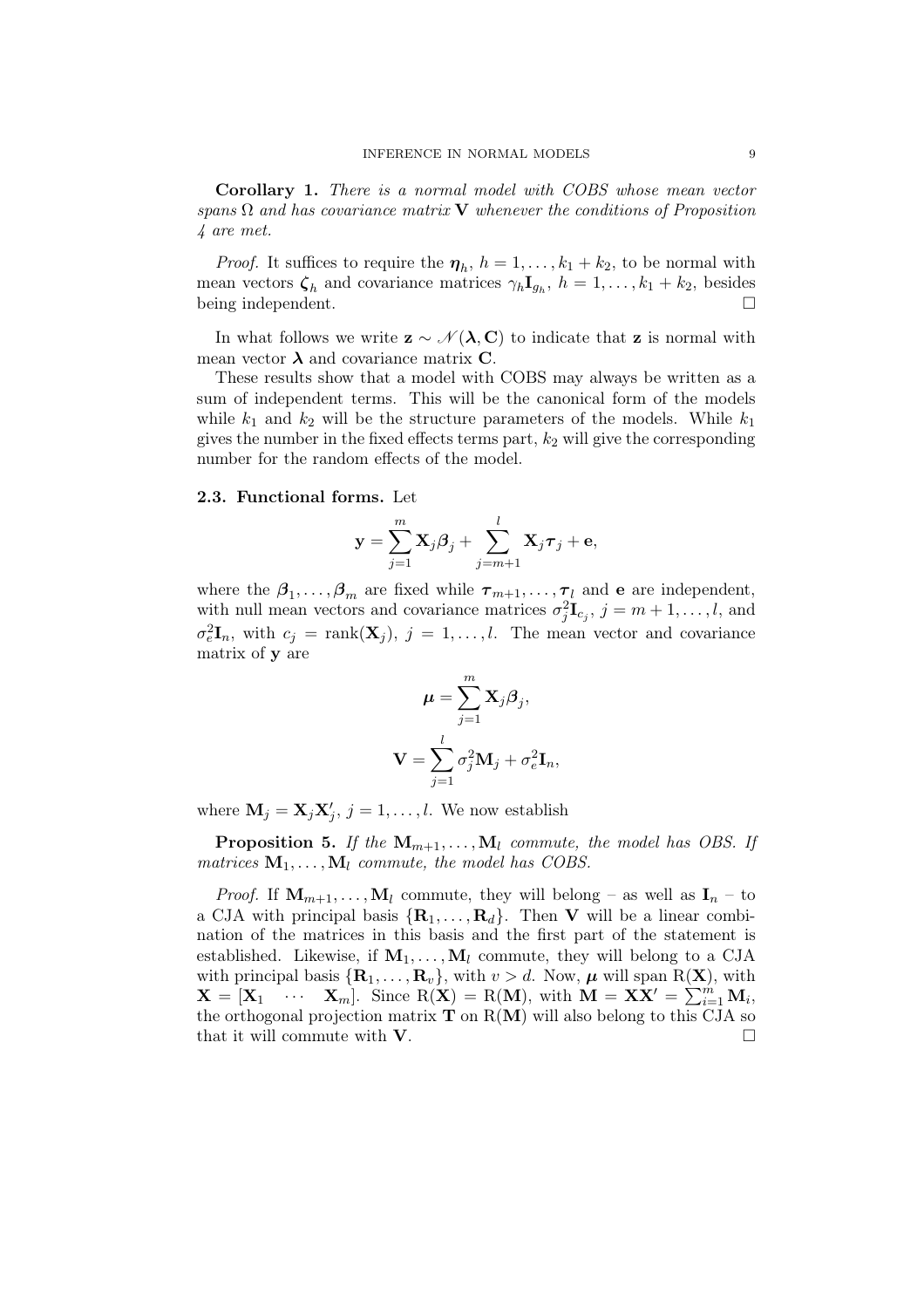To distinguish it from the canonical form, we call this last form of the model the functional form, since its terms are usually connected with factor effects and factor interactions (see [3]). Moreover, if matrices  $M_1, \ldots, M_l$ commute, according to Proposition 2,  $M = \{M_1, \ldots, M_l\}$  will be a basis for  $\mathscr{A}(M)$  if and only if these matrices are linearly independent and M has eigenindex l. Thus the model we are considering will be (see [4]) strictly associated to  $\mathscr{A}(M)$ . It is also clear, according to Proposition 5, that if a model is associated to  $\mathscr{A}(M)$ , matrices  $M_1, \ldots, M_l$  will commute and the model will have COBS.

We now establish

**Proposition 6.** If the  $M_1, \ldots, M_l$  commute and, moreover, if

$$
\left(\sum_{i=1}^{m} \mathbf{M}_{i}\right)\left(\sum_{j=m+1}^{l} \mathbf{M}_{j}\right) = \mathbf{0}_{n \times n}
$$

the model will have COBS with  $k_1 = 1$ .

*Proof.* The R( $\mathbf{M}_i$ ),  $i = 1, ..., m$ , are subspaces of R( $\sum_{i=1}^{m} \mathbf{M}_i$ ) since

$$
R\left(\sum_{i=1}^m \mathbf{M}_i\right) = R([\mathbf{X}_1 \quad \cdots \quad \mathbf{X}_m]).
$$

Likewise, the R(M<sub>i</sub>),  $i = m + 1, ..., l$ , are subspaces of R $\left(\sum_{i=m+1}^{l} \mathbf{M}_{i}\right)$ since  $R\left(\sum_{m+i=1}^{l} \mathbf{M}_i\right) = R([\mathbf{X}_{m+1} \quad \cdots \quad \mathbf{X}_l]).$  Then  $\Omega = R(\sum_{i=1}^{m} \mathbf{M}_i)$  will be orthogonal to the R( $\mathbf{M}_i$ ),  $i = m + 1, \ldots, l$ , and so  $\mathbf{TM}_i = \mathbf{0}_{n \times n}$ ,  $i =$  $m+1,\ldots,l.$ 

 $M_2 = {\bf M}_{m+1}, \ldots, {\bf M}_l$  generates a CJA  $\mathscr{A}(M_2)$  with principal basis  $\{R_1, \ldots, R_v\}$ , and  $M_i = \sum_{j=1}^v b_{i,j} R_j$ ,  $i = m+1, \ldots, l$ . The  $b_{i,j}$ ,  $i =$  $m+1,\ldots,l$ , cannot be all zeros since, otherwise,  $\mathbf{R}_j$  would be discarded from the principal basis of  $\mathscr{A}(M_2)$ ,  $j = 1, \ldots, v$ . Thus  $R(\mathbf{R}_j)$  is a subspace of at least one of the  $\text{R}(\mathbf{M}_i), i = m+1, \ldots, l,$  and so of  $\text{R}\left(\sum_{i=m+1}^{l} \mathbf{M}_i\right)$ , thus making  $\Omega$  orthogonal to the  $R(\mathbf{R}_j)$ ,  $j = 1, \ldots, v$ . Therefore  $\mathbf{TR}_j = \mathbf{0}_{n \times n}$ ,  $j = 1, \ldots, v$ . Adding  $\mathbf{R}_{v+1} = \mathbf{I}_n - \sum_{j=1}^v \mathbf{R}_j$  to the matrices in the principal basis of  $\mathscr{A}(M_2)$  we get the principal basis of a CJA that contains V since this matrix is a linear combination of the  $M_i$ ,  $i = m + 1, \ldots, l$ , and of  $\mathbf{I}_n$ . Thus we will have  $\mathbf{V} = \sum_{j=1}^{v+1} \alpha_j \mathbf{R}_j$  and since  $\mathbf{TR}_{v+1}$  is non-null whilst  $\mathbf{TR}_j = \mathbf{0}_{\mathcal{N}(\times,n)}, j = 1, \ldots,$ ,  $\overline{k_1} = 1.$ 

Consider binary operations in models with COBS. Assume the models are written in their functional form. Given a pair

$$
\mathbf{y}_d = \sum_{j_d=1}^{m_d} \mathbf{X}_{j_d} \boldsymbol{\beta}_{j_d} + \sum_{j_d=m_d+1}^{l_d} \mathbf{X}_{j_d} \boldsymbol{\tau}_{j_d} + \mathbf{e}_d; \ d = 1, 2,
$$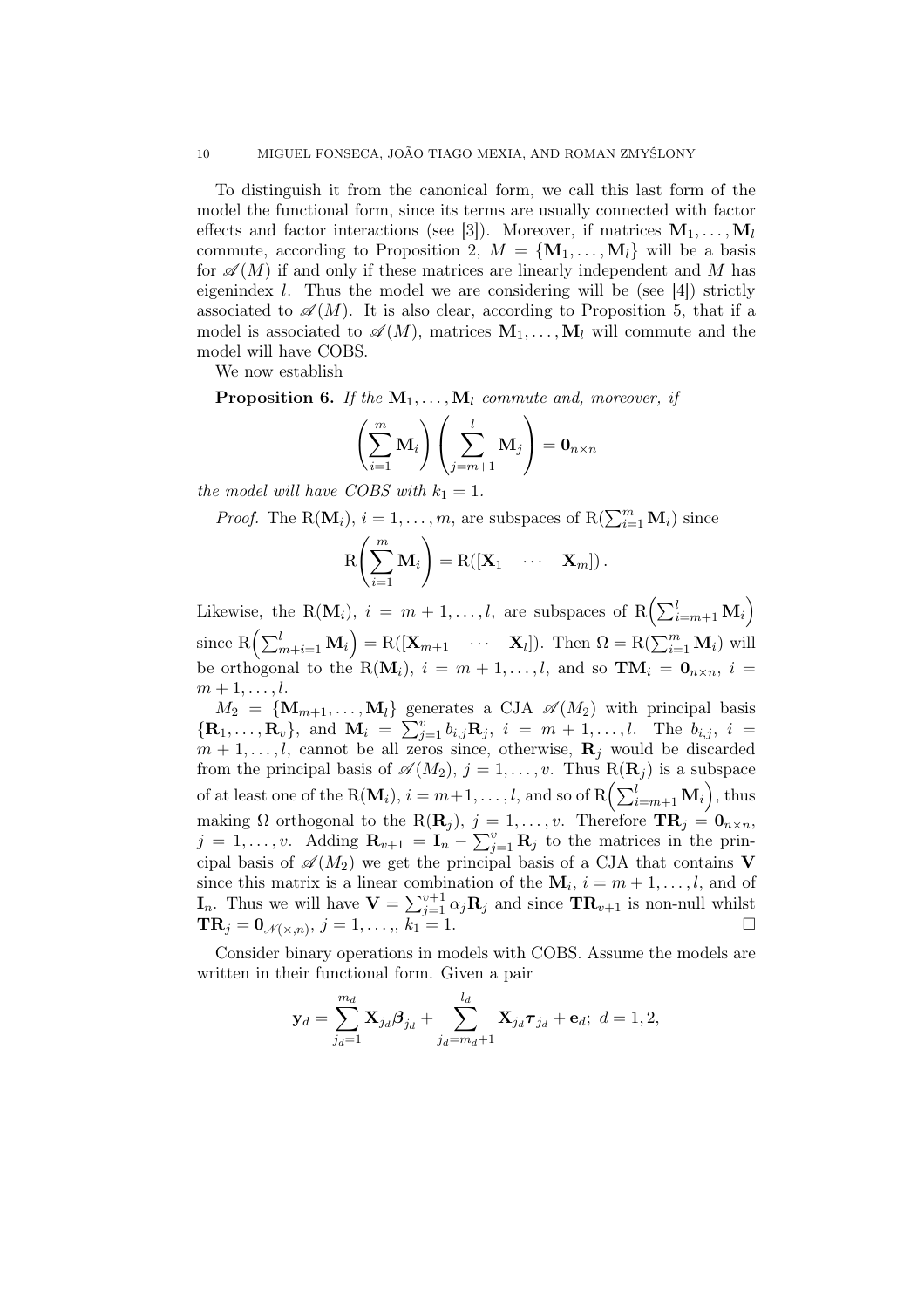of such models, when we cross them we obtain a model  $\mathbf{y}_1 \boxtimes \mathbf{y}_2$  expressed by

$$
\mathbf{y}_1 \boxtimes \mathbf{y}_2 = \sum_{j_1=1}^{m_1} \sum_{j_2=1}^{m_2} \mathbf{X}_{j_1,j_2} \boldsymbol{\beta}_{j_1,j_2} + \sum_{j_1=m_1+1}^{l_1} \sum_{j_2=m_2+1}^{l_2} \mathbf{X}_{j_1,j_2} \boldsymbol{\tau}_{j_1,j_2} + \mathbf{e},
$$

where, representing by  $\otimes$  the Kronecker product,

$$
\mathbf{X}_{j_1,j_2}=\mathbf{X}_{1,j_1}\otimes \mathbf{X}_{2,j_2};\; j_1=1,\ldots,l_1;\; j_2=1,\ldots,l_2.
$$

The vectors  $\beta_{j_1,j_2}$  are fixed for  $j_1 = 1, \ldots, m_1$  and  $j_2 = 1, \ldots, m_2$ , otherwise we assume that  $\beta_{j_1,j_2} \sim \mathcal{N}\left(0, \sigma_{j_1,j_2}^2 \mathbf{I}_n\right)$ , and  $\mathbf{e} \sim \mathcal{N}\left(0, \sigma_{e}^2 \mathbf{I}_n\right)$ . All these vectors are assumed to be independent. We now establish

Proposition 7. Crossing models with COBS give models with COBS.

Proof. According to Proposition 5 we have only to show that matrices  $\mathbf{M}_{j_1,j_2} = \mathbf{X}_{j_1,j_2} \mathbf{X}_{j_1,j_2}', j_1, \ldots, l_1, j_2 = 1, \ldots, l_2$ , commute. Now,

$$
\begin{aligned} \mathbf{M}_{j_1, j_2} \mathbf{M}_{j'_1, j'_2} &= (\mathbf{M}_{j_1} \otimes \mathbf{M}_{j_2}) (\mathbf{M}_{j'_1} \otimes \mathbf{M}_{j'_2}) \\ &= (\mathbf{M}_{j_1} \mathbf{M}_{j'_1}) \otimes (\mathbf{M}_{j_2} \mathbf{M}_{j'_2}) \\ &= (\mathbf{M}_{j'_1} \mathbf{M}_{j_1}) \otimes (\mathbf{M}_{j'_2} \mathbf{M}_{j_2}) \\ &= (\mathbf{M}_{j'_1} \otimes \mathbf{M}_{j'_2}) (\mathbf{M}_{j_1} \otimes \mathbf{M}_{j_2}), \end{aligned}
$$

 $j_1, j'_1 = 1, \ldots, l_1, j_2, j'_2 = 1, \ldots, l_2$ , so the statement is established.  $\Box$ 

Let  $X_{2,1} = 1_{n_2}$  and  $E_2$  be the unity of the CJA to which the first model is strictly associated. Then nesting the treatments of the second model into the treatments of the first one originates a model  $y_1 \square y_2$  expressed by

$$
\mathbf{y}_1\boxdot\mathbf{y}_2=\sum_{j=1}^{l_1}(\mathbf{X}_{1,j}\otimes\mathbf{1}_{n_2})\boldsymbol{\beta}_j+\sum_{j=2}^{l_2}(\mathbf{E}_1\otimes\mathbf{X}_{2,j})\boldsymbol{\beta}_{l_1+j}+\mathbf{e}.
$$

Since random effect factors do not nest fixed effect factors, if the first model has random factors, the second one must be a random model. Likewise, if the second model has fixed effect factors, the first one must be a fixed effects model. Reasoning as to establish Proposition 7, we get

Proposition 8. Nesting models with COBS give models with COBS.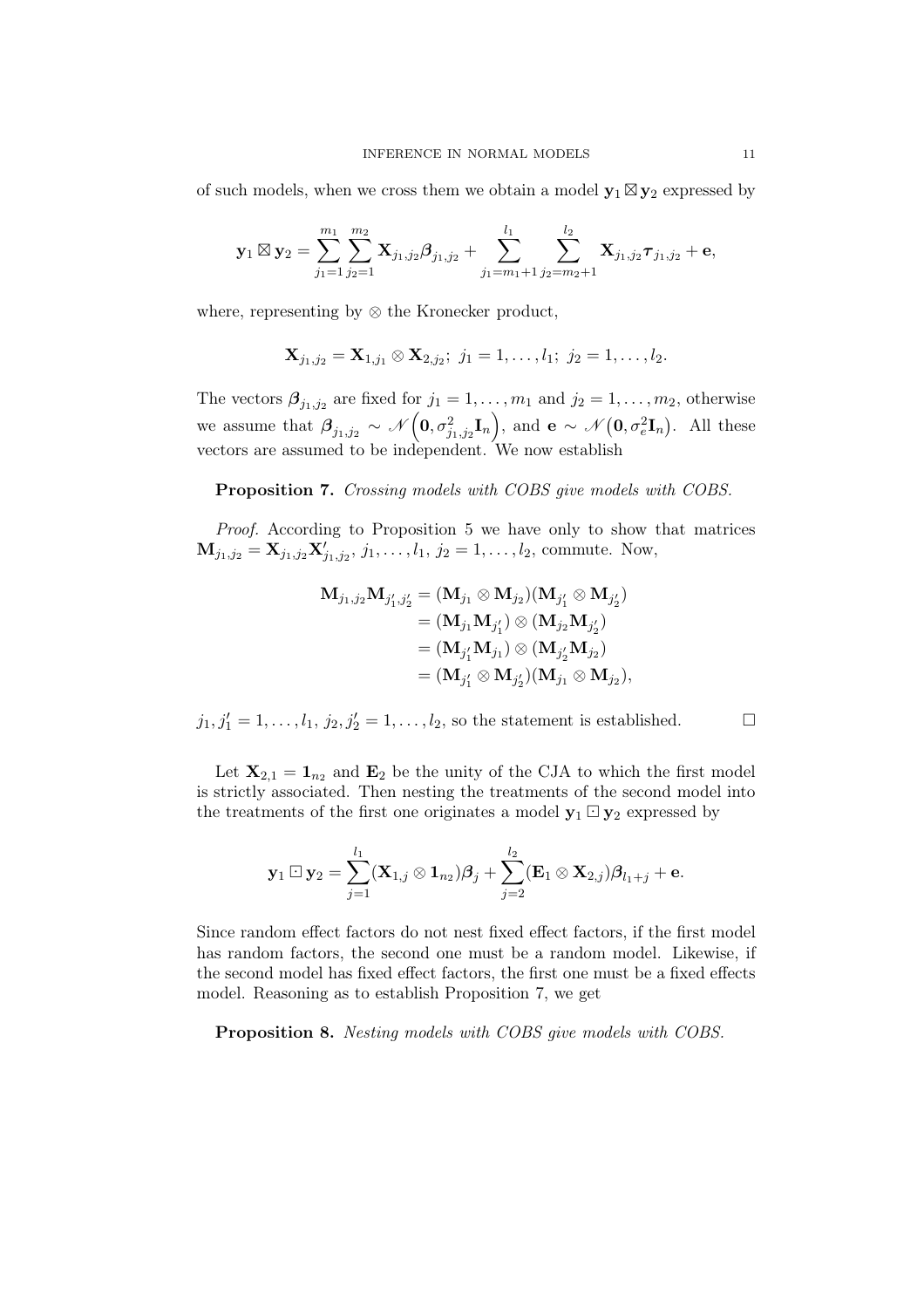## 3. Inference

3.1. Sufficient statistics. Let us assume that  $y \sim \mathcal{N}(\mu, V)$  with  $\mu \in \Omega =$  $R(\mathbf{T})$  and  $\mathbf{V} = \sum_{i=1}^{w} \sigma_i^2 \mathbf{Q}_i$ . Then, from the proof of Proposition 4,

$$
\boldsymbol{\mu} = \sum_{h=1}^{k_1} \mathbf{A}_h \boldsymbol{\zeta}_h,
$$

$$
\mathbf{V} = \sum_{h=1}^{k_1 + k_2} \gamma_i \mathbf{A}_h \mathbf{A}_h'
$$

and, assuming  $V$  is non-singular, (see [4])

$$
\mathbf{V}^{-1} = \sum_{h=1}^{k_1+k_2} \gamma_i^{-1} \mathbf{A}_h \mathbf{A}_h',
$$

$$
\det(\mathbf{V}) = \prod_{h=1}^{k_1+k_2} \gamma_i^{g_i}.
$$

Thus

$$
(\mathbf{y} - \boldsymbol{\mu})'\mathbf{V}^{-1}(\mathbf{y} - \boldsymbol{\mu}) = \sum_{h=1}^{k_1 + k_2} \gamma_i^{-1}(\mathbf{y} - \boldsymbol{\mu})' \mathbf{A}_h \mathbf{A}_h'(\mathbf{y} - \boldsymbol{\mu})
$$

$$
= \sum_{h=1}^{k_1} \frac{\|\boldsymbol{\eta}_h - \boldsymbol{\zeta}_h\|^2}{\gamma_h} + \sum_{h=k_1+1}^{k_1 + k_2} \frac{S_h}{\gamma_h},
$$

where  $S_h = ||\eta_h||^2 = ||\mathbf{A}_h' \mathbf{y}||^2$ ,  $h = k_1 + 1, ..., k_1 + k_2$ . So, the observation vector has the density

$$
n(\mathbf{y}) = \frac{\exp\left(-\frac{1}{2}\sum_{h=1}^{k_1} \frac{\|\pmb{\eta}_h - \pmb{\zeta}_h\|^2}{\gamma_h} - \frac{1}{2}\sum_{h=k_1+1}^{k_1+k_2} \frac{S_h}{\gamma_h}\right)}{\sqrt{(2\pi)^n \prod_{h=1}^{k_1+k_2} \gamma_i^{g_i}}}.
$$

The next proposition summarizes these results.

**Proposition 9.** The  $\eta_h$ ,  $h = 1, ..., k_1$ , and the  $S_h$ ,  $h = k_1 + 1, ..., k_1 + k_2$ , constitute a complete and sufficient set of statistics.

Proof. Given the expression of the density, sufficiency follows from the factorization theorem whilst completeness results from the fact that the normal distribution belongs to the exponential family of densities and (see [6], p. 142) that the parameter space contains a product of non-degenerate intervals.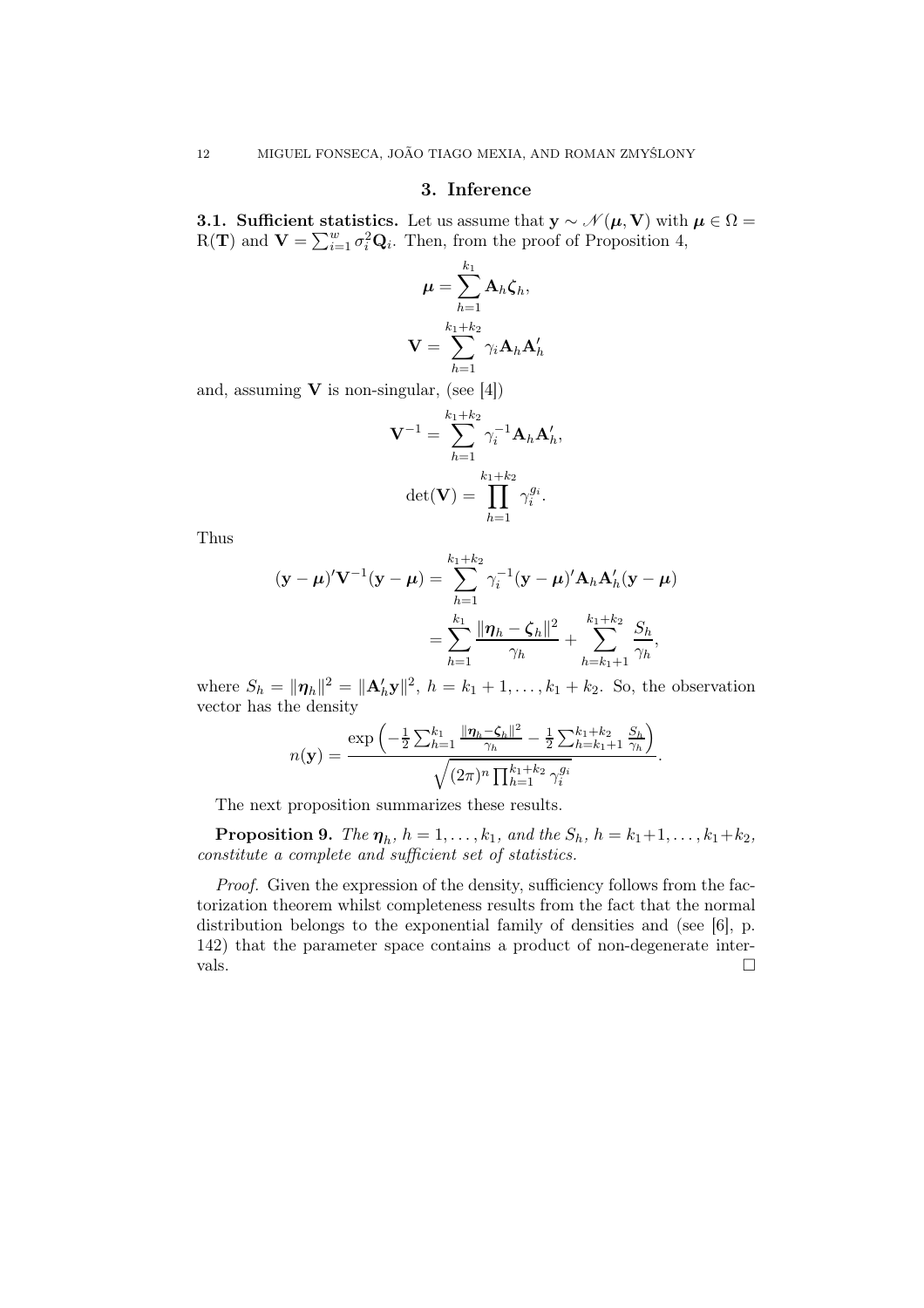By construction  $S_h/\gamma_h$  has the central chi-square distribution with  $g_h$ degrees of freedom, from where  $S_h \sim \gamma_h \chi^2_{(g_h)}, h = k_1 + 1, \ldots, k_1 + k_2$ , whilst  $\eta_{h} \sim \mathcal{N}(\zeta, \gamma_h \mathbf{I}_{g_h}), h = 1, \ldots, k_1$ . Thus, according to the Blackwell-Lehmann-Scheffé theorem (see [6]),

$$
\tilde{\gamma}_h = \frac{S_h}{g_h}; \ h = k_1 + 1, \dots, k_1 + k_2
$$

$$
\boldsymbol{\eta}_h; \ h = 1, \dots, k_1
$$

will be Uniformly Best Linear Unbiased Estimators – UMVUE.

**3.2. Variance components.** Since  $S_h \sim \gamma_h \chi^2_{(g_h)}$  we can obtain two-sided and one-sided confidence intervals for  $\gamma_h$ ,  $h = k_1 + 1, \ldots, k_1 + k_2$ . Let  $x_{q,p}$  be the p-quantile of a central chi-square distribution with  $q$  degrees of freedom. We have for  $\gamma_h$  the 1 – q level confidence intervals

$$
\left[\frac{S_h}{x_{g_h,1-\frac{q}{2}}}, \frac{S_h}{x_{g_h,\frac{q}{2}}}\right],
$$

$$
\left[0, \frac{S_h}{x_{g_h,q}}\right],
$$

$$
\left[\frac{S_h}{x_{g_h,1-q}}, +\infty\right[,
$$

which enable us to test, through duality,

$$
H_0(h) : \gamma_h = c,
$$
  
\n
$$
H_0(h) : \gamma_h > c,
$$
  
\n
$$
H_0(h) : \gamma_h < c,
$$

respectively. These tests will have level  $q$  and the null hypothesis is rejected when  $\tilde{\gamma}_h$  is not contained in the corresponding interval.

Moreover, as

$$
\lambda_{h_1h_2}=\frac{\gamma_{h_1}}{\gamma_{h_2}};\,\,h_1,h_2=k_1+1,\ldots,k_1+k_2;\,\,h_1\neq h_2,
$$

it is easy to see that the statistic

$$
F_{h_1h_2}=\frac{g_2S_{h_1}}{g_1S_{h_2}}; h_1, h_2=k_1+1,\ldots,k_1+k_2; h_1\neq h_2,
$$

will be the product by  $\lambda_{h_1,h_2}$  of a central  $\mathscr F$  distribution with  $g_1$  and  $g_2$ degrees of freedom,  $h_1, h_2 = k_1 + 1, ..., k_1 + k_2, h_1 \neq h_2$ . Thus, with  $f_{r,s,p}$ the p-quantile of a central  $\mathscr F$  distribution with r and s degrees of freedom,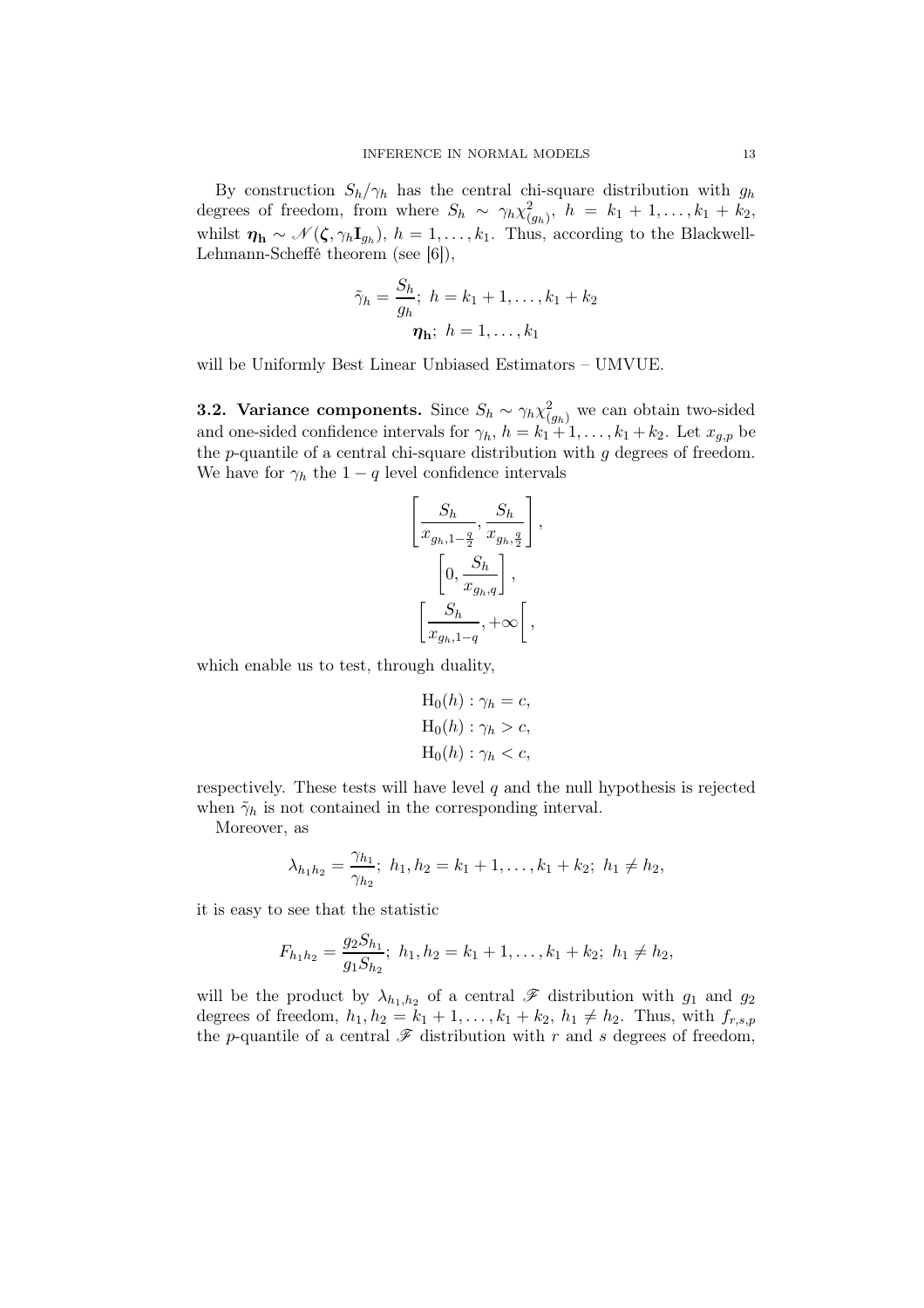we have the  $(1 - q)$ -level confidence intervals for  $\lambda_{h_1,h_2}$ 

$$
\left[\frac{F_{h_1h_2}}{f_{g_{h_1},g_{h_2},1-\frac{q}{2}}}, \frac{F_{h_1h_2}}{f_{g_{h_1},g_{h_2},\frac{q}{2}}}\right],
$$

$$
\left[0, \frac{F_{h_1h_2}}{f_{g_{h_1},g_{h_2},q}}\right],
$$

$$
\left[\frac{F_{h_1h_2}}{f_{g_{h_1},g_{h_2},1-q}}, +\infty\right[.
$$

These intervals may be used to obtain, through duality,  $\mathscr F$  tests for

$$
H_0(h_1, h_2) : \lambda_{h_1 h_2} = c,
$$
  
\n
$$
H_0(h_1, h_2) : \lambda_{h_1 h_2} > c,
$$
  
\n
$$
H_0(h_1, h_2) : \lambda_{h_1 h_2} < c,
$$

respectively. These tests will have level q.

3.3. Estimable vectors. In models with COBS the LSE estimators of estimable vectors are BLUE. Further, if  $\Omega = R(X)$ , and the column vectors of X are linearly independent,

and

$$
\beta = \mathbf{X}^+ \boldsymbol{\mu},
$$

 $\mu = X\beta$ 

whilst the estimable vectors are

$$
\boldsymbol{\phi} = \mathbf{G} \boldsymbol{\beta} = \mathbf{G} \mathbf{X}^+ \boldsymbol{\mu}.
$$

When normality holds, the estimator for the mean vector can be expressed as

$$
\tilde{\boldsymbol{\mu}} = \sum_{h=1}^{k_1} \mathbf{A}_h \boldsymbol{\eta}_h
$$

and is, according to the Blackwell-Lehmann-Scheffé Theorem, the UMVUE of  $\mu$ , while

$$
\tilde{\boldsymbol{\phi}} = \mathbf{G} \mathbf{X}^+ \tilde{\boldsymbol{\mu}}
$$

will be the UMVUE of  $\phi$ .

When  $k_1 = 1$  we have

$$
\tilde{\boldsymbol{\mu}} = \mathbf{A}_1 \boldsymbol{\eta}_1 \sim \mathscr{N}(\boldsymbol{\mu}, \gamma_1 \mathbf{P}_1)
$$

$$
\tilde{\boldsymbol{\phi}} = \mathbf{G} \mathbf{X}^+ \tilde{\boldsymbol{\mu}} \sim \mathscr{N}(\boldsymbol{\phi}, \gamma_1 \mathbf{G} \mathbf{X}^+ \mathbf{P}_1 (\mathbf{X}^+)'\mathbf{G}') \,.
$$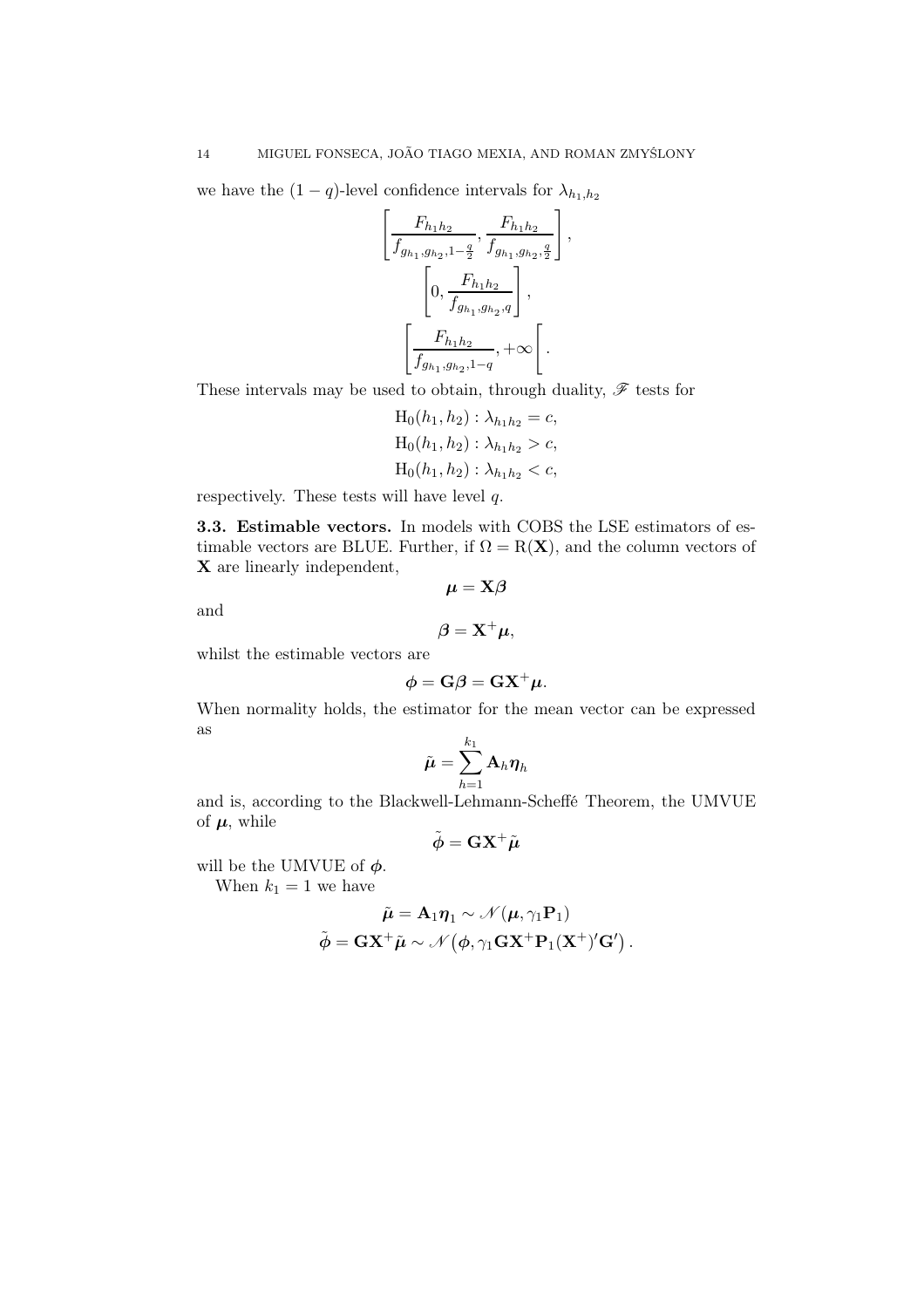To shorten the writing, let

$$
\mathbf{W} = \mathbf{G}\mathbf{X}^+\mathbf{P}_1(\mathbf{X}^+)' \mathbf{G}'.
$$

Since  $k_1 = 1$ , there is only one matrix  $\mathbf{Q}_i$ ,  $i = 1, \dots, w$ , such that  $\mathbf{Q}_i \mathbf{T} =$  $\mathbf{0}_{n\times n}$ , say  $\mathbf{Q}_{i_0}$ . Let us assume that  $\mathbf{P}_{h_0} = \mathbf{Q}_{i_0} \mathbf{U}$ . Thus  $S_{h_0} \sim \gamma_1 \chi^2_{(g_0)}$ , with  $g_0 = \text{rank}(\mathbf{P}_{h_0})$ , independent from  $\boldsymbol{\eta}_1$  and from  $\boldsymbol{\phi}$ . Hence

$$
(\boldsymbol{\phi} - \tilde{\boldsymbol{\phi}})' \mathbf{W}^+(\boldsymbol{\phi} - \tilde{\boldsymbol{\phi}}) \sim \gamma_1 \chi^2_{(c)},
$$

with  $c = \text{rank}(\mathbf{W})$ . Thus

$$
F = \frac{g_0(\phi - \tilde{\phi})'\mathbf{W}^+(\phi - \tilde{\phi})}{cS_{h_0}}
$$

will have central  $\mathscr F$  distribution with c and  $g_0$  degrees of freedom. We then obtain the  $(1 - q)$ -level confidence ellipsoid

$$
\left\{ \mathbf{x} : (\mathbf{x} - \tilde{\boldsymbol{\phi}})' \mathbf{W}^+ (\mathbf{x} - \tilde{\boldsymbol{\phi}}) < cf_{c,g_0,1-p} \frac{S_0}{g_0} \right\}
$$

for  $\phi$ . Through duality we get a q-level  $\mathscr F$  test for

$$
\mathrm{H}_0(\mathbf{c}):\boldsymbol{\phi}=\mathbf{c}
$$

with  $c$  and  $g_0$  degrees of freedom.

### References

- [1] T. Caliński and S. Kageyama (2000), Block Designs: A Randomization Approach. Vol. I. Analysis, Lecture Note in Statistics 150, Springer-Verlag, New York.
- [2] T. Calinski and S. Kageyama (2003), Block Designs: A Randomization Approach. Vol. II. Design, Lecture Note in Statistics 170, Springer-Verlag, New York.
- [3] M. Fonseca, J. T. Mexia, and R. Zmyślony (2003), Estimators and tests for variance components in cross nested orthogonal designs, Discuss. Math. Probab. Stat.  $23(2)$ , 175–201.
- [4] M. Fonseca, J. T. Mexia, and R. Zmyślony (2006), Binary operations on Jordan algebras and orthogonal normal models, Linear Algebra Appl. 417(1), 75–86.
- [5] S. Gnot, W. Klonecki, and R. Zmyślony (1978), Linear spaces and the theory of best linear unbiased estimation, Bull. Acad. Polon. Sci. Sér. Sci. Math. Astronom. Phys. 26, 69–72.
- [6] E. L. Lehmann and George Casella (1998), Theory of Point Estimation. Second Edition, Springer Texts in Statistics, Springer-Verlag, New York.
- [7] J. A. Nelder (1965), The analysis of randomized experiments with orthogonal block structure. I. Block structure and the null analysis of variance, Proc. Roy. Soc. Ser. A 283, 147–162.
- [8] J. A. Nelder (1965), The analysis of randomized experiments with orthogonal block structure. II. Treatment structure and the general analysis of variance, Proc. Roy. Soc. Ser. A 283, 163–178.
- [9] J. R. Schott (1997), Matrix Analysis for Statistics, Wiley, New York.
- [10] J. Seely (1971), Quadratic subspaces and completeness, Ann. Math. Statist. 42, 710–721.